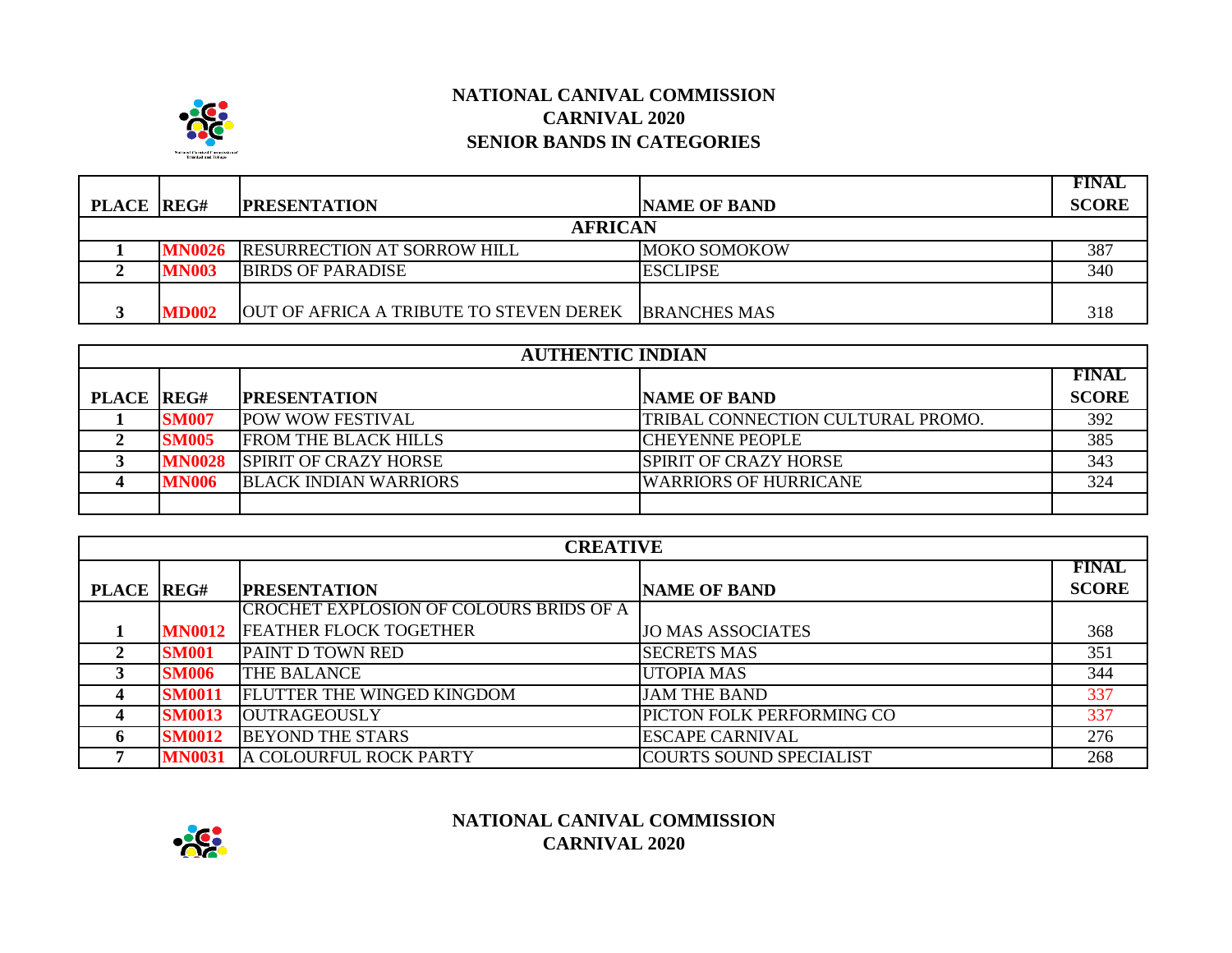

**SENIOR BANDS IN CATEGORIES**

#### **FANTASY**

|                         |               |                                        |                                    | <b>FINAL</b>     |
|-------------------------|---------------|----------------------------------------|------------------------------------|------------------|
| <b>PLACE</b>            | REG#          | <b>PRESENTATION</b>                    | <b>NAME OF BAND</b>                | <b>SCORE</b>     |
|                         |               | THE GREATEST SHOW (WELCOME TO THE      |                                    |                  |
| 1                       | <b>MD002</b>  | <b>CIRCLE</b> )                        | <b>K2K ALLIANCE &amp; PARTNERS</b> | 452              |
| $\mathbf{2}$            | <b>MD004</b>  | THE CRUCIBLE                           | <b>EXOUSIA MAS</b>                 | $\overline{371}$ |
| $\mathbf{3}$            | <b>LG005</b>  | THE ORACLE OF LIFE                     | <b>SHOWTIME CARNIVAL</b>           | 368              |
| $\overline{\mathbf{4}}$ | <b>MD0012</b> | LUST                                   | <b>WEE MAS INTERNATIONAL</b>       | $\overline{361}$ |
| 5                       | <b>SM008</b>  | JOURNEY TO WONDERLAND                  | <b>ANTOURAGE PRODUCTIONS</b>       | $\overline{342}$ |
| 6                       | <b>SM0010</b> | <b>CARIBBEAN UNITY</b>                 | <b>ADRENALINE CITY</b>             | 338              |
| $\overline{7}$          | <b>MN001</b>  | <b>GORILLAS</b>                        | WHO IS WE                          | 336              |
| 7                       | <b>MD0010</b> | <b>XOTIV-DIAMONDS</b>                  | <b>WILDMAS</b>                     | 336              |
| 9                       | <b>LG0012</b> | <b>EXPRESS YOURSELF</b>                | <b>AMAZON CARNIVAL</b>             | 324              |
| 10                      | <b>SM009</b>  | <b>EVOLUTION THE JOURNEY CONTINUES</b> | <b>RAVE MAS BAND</b>               | 304              |
| 11                      | <b>MN0014</b> | <b>ISLAND IN THE SUN</b>               | <b>JAZZY JEFF PROMOTIONS</b>       | 296              |
| $\overline{12}$         | <b>LG0016</b> | M.O.E.T MORE OF EVERY THING            | <b>MARDI GRAS TT</b>               | 288              |
|                         |               | <b>HISTORICAL</b>                      |                                    |                  |
|                         |               |                                        |                                    | <b>FINAL</b>     |
| <b>PLACE</b>            | REG#          | <b>PRESENTATION</b>                    | <b>NAME OF BAND</b>                | <b>SCORE</b>     |
| 1                       | <b>MD008</b>  | <b>WARPATH</b>                         | PETLE MAS                          | $\overline{362}$ |
| $\overline{2}$          | <b>SM0022</b> | THE MAYAN EMPIRE                       | <b>BAILEY DYNASTY NAS</b>          | 331              |
| $\mathbf{3}$            | <b>MN0010</b> | <b>MI CASA ES SU CASA</b>              | <b>EXPRESS YOURSELF</b>            | $\overline{301}$ |
| $\overline{\mathbf{4}}$ | <b>SM0020</b> | <b>TREASURE CHEST</b>                  | <b>FETE RAT MAS</b>                | 285              |
|                         |               | <b>ORGINAL</b>                         |                                    |                  |
|                         |               |                                        |                                    | <b>FINAL</b>     |
| <b>PLACE</b>            | REG#          | <b>PRESENTATION</b>                    | <b>NAME OF BAND</b>                | <b>SCORE</b>     |
| 1                       | <b>MD005</b>  | <b>GLORIOUS</b>                        | <b>IMAGE NATION</b>                | $\overline{377}$ |
| $\overline{2}$          | <b>MN0028</b> | WATCH MEH TODAY - SEE WE TOMORROW      | <b>CHERISH GRIFFITH'S FAMILY</b>   | 364              |
| $\mathbf{3}$            | <b>MD0011</b> | <b>TIME SWITCHER</b>                   | <b>REVEL CARNIVAL</b>              | $\overline{350}$ |
| 4                       | <b>LG0014</b> | <b>AMOUR</b>                           | <b>LEGACY</b>                      | $\overline{348}$ |
| 5                       | <b>MD009</b>  | THE SPIRIT OF CARNIVAL                 | <b>HAVE AH TIME</b>                | 323              |
| 6                       | <b>LG0018</b> | <b>ONENESS</b>                         | <b>TTUP ONE ARMY</b>               | $\overline{153}$ |



# **NATIONAL CANIVAL COMMISSION**

**CARNIVAL 2020**

**SENIOR BANDS IN CATEGORIES**